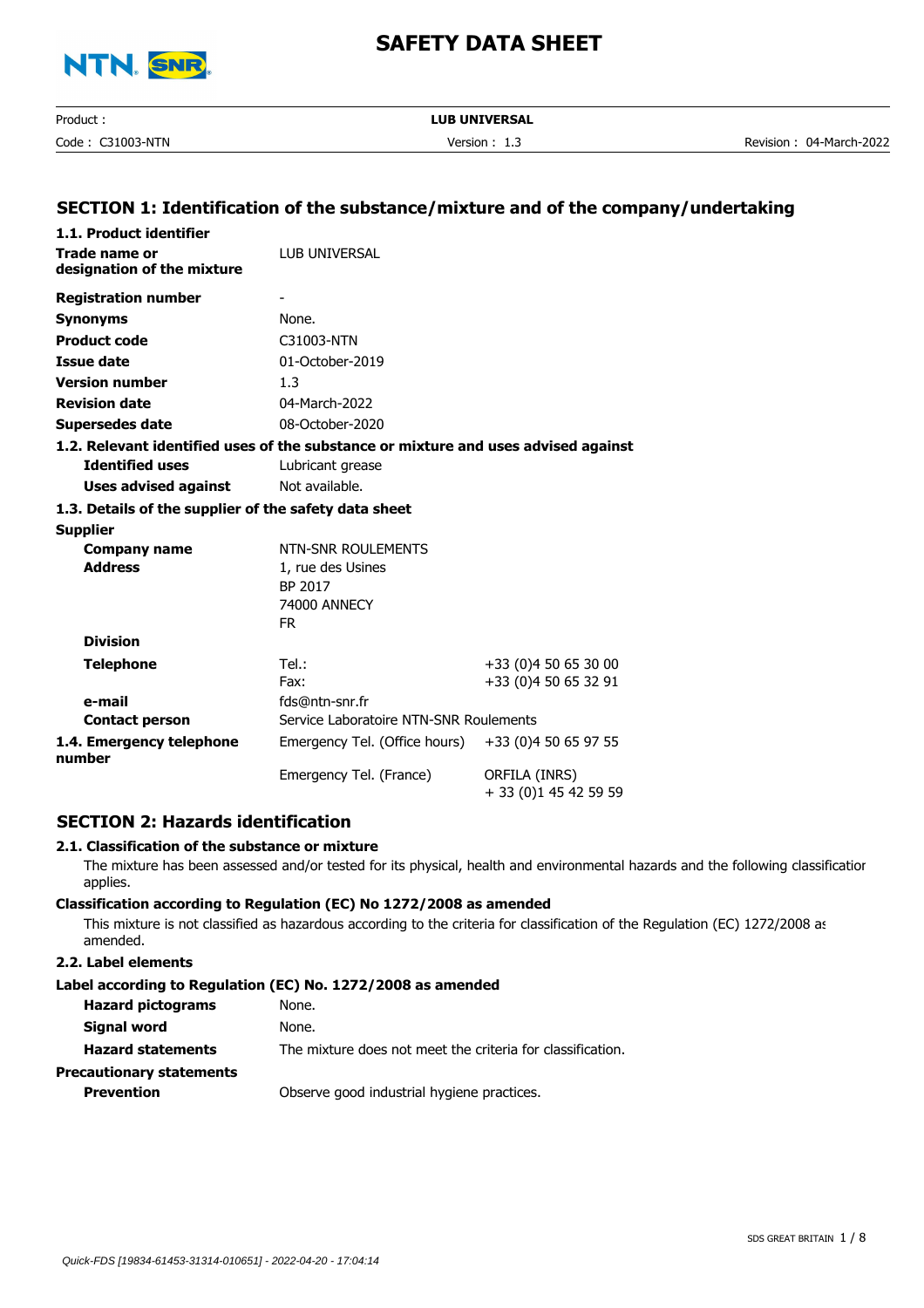

| Product:         | <b>LUB UNIVERSAL</b> |                         |
|------------------|----------------------|-------------------------|
| Code: C31003-NTN | Version $: 1.3$      | Revision: 04-March-2022 |
|                  |                      |                         |

| <b>Response</b>                   | Wash hands after handling.                                                                                                                                                                                                                                                                                                                                      |
|-----------------------------------|-----------------------------------------------------------------------------------------------------------------------------------------------------------------------------------------------------------------------------------------------------------------------------------------------------------------------------------------------------------------|
| <b>Storage</b>                    | Store away from incompatible materials.                                                                                                                                                                                                                                                                                                                         |
| <b>Disposal</b>                   | Dispose of waste and residues in accordance with local authority requirements.                                                                                                                                                                                                                                                                                  |
| Supplemental label<br>information | EUH208 - Contains Benzenesulfonic acid, di-C10-14-alkyl derivs., calcium salts. May produce an<br>allergic reaction.<br>EUH208 - Contains Benzenesulfonic acid, di-C10-14-alkyl derivs., calcium salts. May produce an<br>allergic reaction.<br>EUH210 - Safety data sheet available on request.                                                                |
| 2.3. Other hazards                | This mixture does not contain substances assessed to be vPvB / PBT according to Regulation (EC)<br>No 1907/2006, Annex XIII. The product does not contain components considered to have<br>endocrine disrupting properties according to REACH Article 57(f) or regulation (EU) 2017/2100 or<br>Commission Regulation (EU) 2018/605 at levels of 0.1% or higher. |

# **SECTION 3: Composition/information on ingredients**

**Mixture**

**General information**

| <b>Chemical name</b>                                            | $\frac{0}{0}$ | No.                       | CAS-No. / EC REACH Registration No. Index No. |                          | <b>Notes</b> |
|-----------------------------------------------------------------|---------------|---------------------------|-----------------------------------------------|--------------------------|--------------|
| Olefin sulfide                                                  | $1 - < 3$     | N/D                       | $\overline{\phantom{a}}$                      | $\overline{\phantom{0}}$ | #            |
| <b>Classification: -</b>                                        |               | $\overline{\phantom{0}}$  |                                               |                          |              |
| Benzenesulfonic acid, di-C10-14-alkyl<br>derivs., calcium salts | $\leq 1$      | 1471316-72-9<br>939-603-7 | 01-2119978241-36-XXXX                         | $\overline{\phantom{a}}$ |              |
| <b>Classification: -</b>                                        |               |                           |                                               |                          |              |

#### **List of abbreviations and symbols that may be used above**

ATE: Acute toxicity estimate.

M: M-factor

PBT: persistent, bioaccumulative and toxic substance.

vPvB: very persistent and very bioaccumulative substance.

All concentrations are in percent by weight unless ingredient is a gas. Gas concentrations are in percent by volume. #: This substance has been assigned Union workplace exposure limit(s).

**Composition comments**

Occupational Exposure Limits for constituents are listed in Section 8. The full text for all H-statements is displayed in section 16.

- Contains : Mineral oil DMSO Extract < 3% according to IP 346 Method.

## **SECTION 4: First aid measures**

| <b>General information</b>             | Ensure that medical personnel are aware of the material(s) involved, and take precautions to<br>protect themselves. |
|----------------------------------------|---------------------------------------------------------------------------------------------------------------------|
| 4.1. Description of first aid measures |                                                                                                                     |
| inhalation                             | Under normal conditions of intended use, this material is not expected to be an inhalation hazard.                  |
| <b>Skin contact</b>                    | Wash off with soap and water. Get medical attention if irritation develops and persists.                            |
| Eye contact                            | Rinse with water. Get medical attention if irritation develops and persists.                                        |

Rinse mouth thoroughly. If swallowed, do NOT induce vomiting. Get medical attention if symptoms occur. **Ingestion**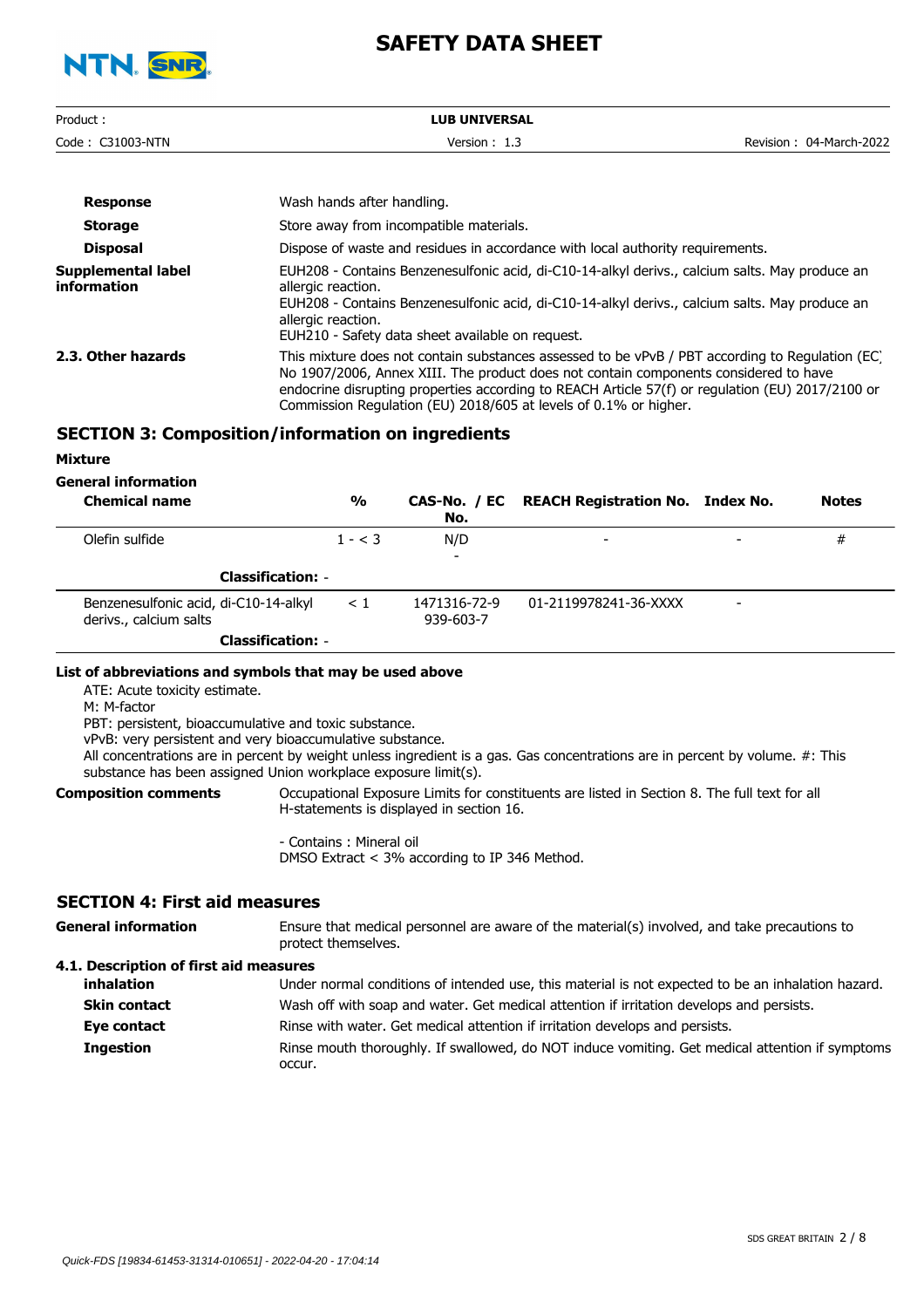

| Product:                                                                                   | <b>LUB UNIVERSAL</b>                                                                                                                                                                                                                                                                       |                         |
|--------------------------------------------------------------------------------------------|--------------------------------------------------------------------------------------------------------------------------------------------------------------------------------------------------------------------------------------------------------------------------------------------|-------------------------|
| Code: C31003-NTN                                                                           | Version: 1.3                                                                                                                                                                                                                                                                               | Revision: 04-March-2022 |
|                                                                                            |                                                                                                                                                                                                                                                                                            |                         |
| 4.2. Most important<br>symptoms and effects, both<br>acute and delayed                     | Frequent or prolonged contact may defat and dry the skin, leading to discomfort and dermatitis.                                                                                                                                                                                            |                         |
| 4.3. Indication of any<br>immediate medical attention<br>and special treatment<br>needed   | Treat symptomatically.                                                                                                                                                                                                                                                                     |                         |
| <b>SECTION 5: Firefighting measures</b>                                                    |                                                                                                                                                                                                                                                                                            |                         |
| <b>General fire hazards</b>                                                                | Will burn if involved in a fire. No unusual fire or explosion hazards noted.                                                                                                                                                                                                               |                         |
| 5.1. Extinguishing media<br><b>Suitable extinguishing</b><br>media                         | Foam. Dry chemicals. Carbon dioxide (CO2). Use extinguishing measures that are appropriate to<br>local circumstances and the surrounding environment.                                                                                                                                      |                         |
| Unsuitable extinguishing<br>media                                                          | Do not use water jet as an extinguisher, as this will spread the fire.                                                                                                                                                                                                                     |                         |
| 5.2. Special hazards arising<br>from the substance or<br>mixture                           | See also section 10.                                                                                                                                                                                                                                                                       |                         |
| 5.3. Advice for firefighters<br><b>Special protective</b><br>equipment for<br>firefighters | Self-contained breathing apparatus and full protective clothing must be worn in case of fire.                                                                                                                                                                                              |                         |
| <b>Special fire fighting</b><br>procedures                                                 | In case of fire and/or explosion do not breathe fumes. Cool containers exposed to heat with water<br>spray and remove container, if no risk is involved.                                                                                                                                   |                         |
| <b>Specific methods</b>                                                                    | In the event of fire and/or explosion do not breathe fumes.                                                                                                                                                                                                                                |                         |
| <b>SECTION 6: Accidental release measures</b>                                              |                                                                                                                                                                                                                                                                                            |                         |
|                                                                                            | 6.1. Personal precautions, protective equipment and emergency procedures                                                                                                                                                                                                                   |                         |
| For non-emergency<br>personnel                                                             | Wear appropriate personal protective equipment.                                                                                                                                                                                                                                            |                         |
| For emergency<br>responders                                                                | Keep unnecessary personnel away. For personal protection, see section 8 of the SDS. For personal<br>protection, see section 8 of the SDS.                                                                                                                                                  |                         |
| 6.2. Environmental<br>precautions                                                          | Local authorities should be advised if significant spillages cannot be contained. Avoid discharge into<br>drains, water courses or onto the ground.                                                                                                                                        |                         |
| 6.3. Methods and material for<br>containment and cleaning up                               | The product is immiscible with water and will spread on the water surface. Stop the flow of<br>material, if this is without risk.                                                                                                                                                          |                         |
| 6.4. Reference to other<br>sections                                                        | For personal protection, see section 8 of the SDS. For waste disposal, see section 13 of the SDS.                                                                                                                                                                                          |                         |
| <b>SECTION 7: Handling and storage</b>                                                     |                                                                                                                                                                                                                                                                                            |                         |
| 7.1. Precautions for safe<br>handling                                                      | To avoid thermal decomposition, do not overheat. Avoid prolonged or repeated contact with skin.<br>Wash hands after handling. Handle in accordance with good industrial hygiene and safety practices.<br>Adequate ventilation should be provided so that exposure limits are not exceeded. |                         |
| 7.2. Conditions for safe<br>storage, including any<br>incompatibilities                    | Keep away from heat and sources of ignition. Store in closed original container in a dry place. Store<br>away from incompatible materials (see Section 10 of the SDS).                                                                                                                     |                         |
| 7.3. Specific end use(s)                                                                   | Not available.                                                                                                                                                                                                                                                                             |                         |
|                                                                                            | <b>SECTION 8: Exposure controls/personal protection</b>                                                                                                                                                                                                                                    |                         |
| 8.1. Control parameters                                                                    |                                                                                                                                                                                                                                                                                            |                         |

**Occupational exposure limits** No exposure limits noted for ingredient(s).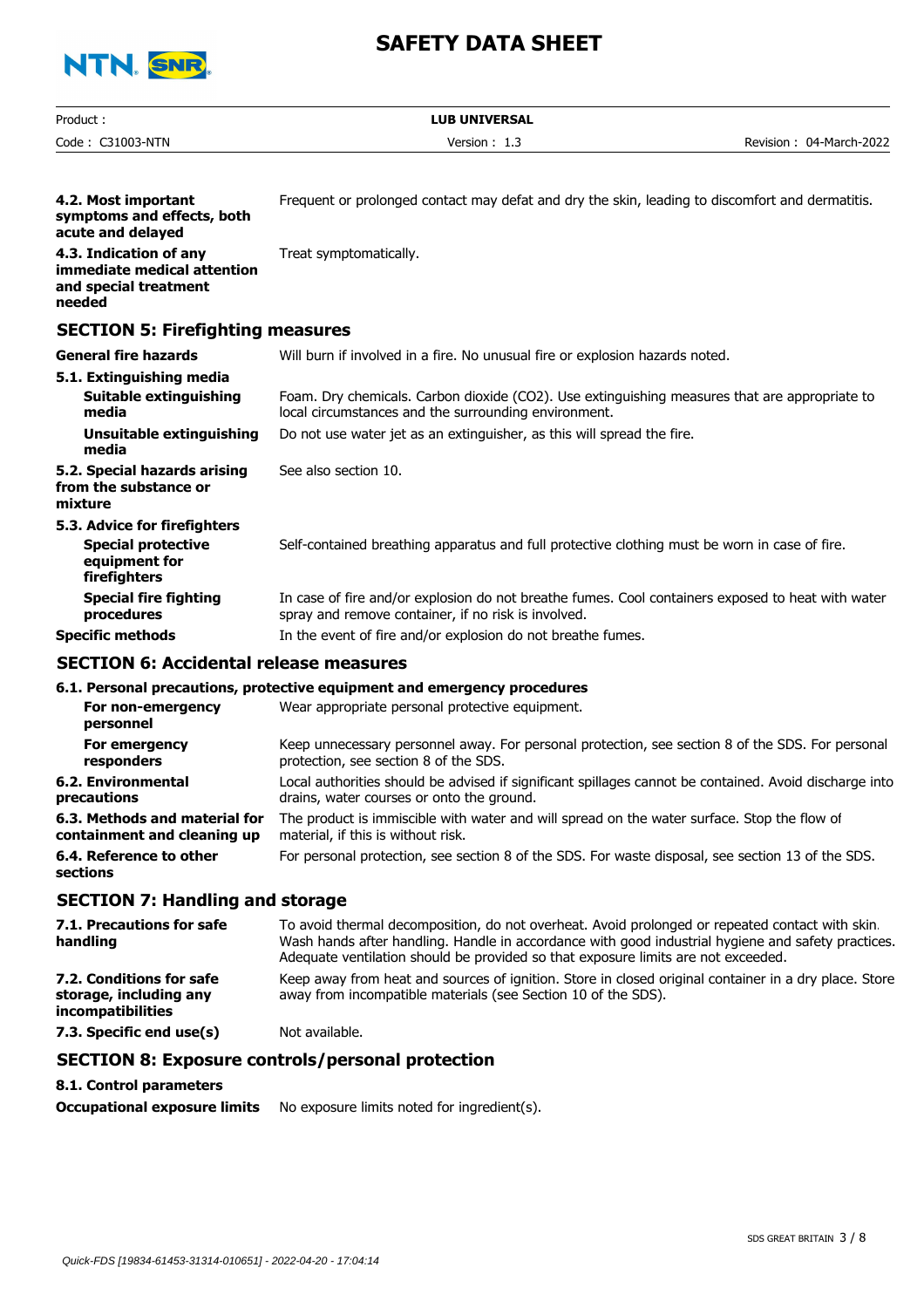

| Product:                                             | <b>LUB UNIVERSAL</b>                                                                                                                                                                                                                                                                                          |                         |
|------------------------------------------------------|---------------------------------------------------------------------------------------------------------------------------------------------------------------------------------------------------------------------------------------------------------------------------------------------------------------|-------------------------|
| Code: C31003-NTN                                     | Version: 1.3                                                                                                                                                                                                                                                                                                  | Revision: 04-March-2022 |
|                                                      |                                                                                                                                                                                                                                                                                                               |                         |
| <b>Biological limit values</b>                       | No biological exposure limits noted for the ingredient(s).                                                                                                                                                                                                                                                    |                         |
| <b>Recommended monitoring</b><br>procedures          | Follow standard monitoring procedures.                                                                                                                                                                                                                                                                        |                         |
| Derived no effect levels<br>(DNELs)                  | Not available.                                                                                                                                                                                                                                                                                                |                         |
| <b>Predicted no effect</b><br>concentrations (PNECs) | Not available.                                                                                                                                                                                                                                                                                                |                         |
| <b>Exposure guidelines</b>                           | Occupational Exposure Limits are not relevant to the current physical form of the product.                                                                                                                                                                                                                    |                         |
| 8.2. Exposure controls                               |                                                                                                                                                                                                                                                                                                               |                         |
| <b>Appropriate engineering</b><br>controls           | Ensure adequate ventilation, especially in confined areas.                                                                                                                                                                                                                                                    |                         |
|                                                      | Individual protection measures, such as personal protective equipment                                                                                                                                                                                                                                         |                         |
| <b>General information</b>                           | Personal protection equipment should be chosen according to the CEN standards and in discussion<br>with the supplier of the personal protective equipment.                                                                                                                                                    |                         |
| Eye/face protection                                  | Chemical goggles are recommended.                                                                                                                                                                                                                                                                             |                         |
| <b>Skin protection</b>                               |                                                                                                                                                                                                                                                                                                               |                         |
| - Hand protection                                    | Use protective gloves made of: Nitrile. Polyvinyl chloride (PVC).                                                                                                                                                                                                                                             |                         |
| - Other                                              | Normal work clothing (long sleeved shirts and long pants) is recommended.                                                                                                                                                                                                                                     |                         |
| <b>Respiratory protection</b>                        | In case of insufficient ventilation, wear suitable respiratory equipment.                                                                                                                                                                                                                                     |                         |
| <b>Thermal hazards</b>                               | Wear appropriate thermal protective clothing, when necessary.                                                                                                                                                                                                                                                 |                         |
| <b>Hygiene measures</b>                              | Wash hands after handling. Handle in accordance with good industrial hygiene and safety practices.                                                                                                                                                                                                            |                         |
| <b>Environmental exposure</b><br>controls            | Emissions from ventilation or work process equipment should be checked to ensure they comply<br>with the requirements of environmental protection legislation. Fume scrubbers, filters or<br>engineering modifications to the process equipment may be necessary to reduce emissions to<br>acceptable levels. |                         |

#### **Occupational exposure limits United Kingdom**

| <b>UIIILEU NIIIYUUIII</b><br><b>Components</b> | <b>Type</b> | <b>Value</b>  |  |
|------------------------------------------------|-------------|---------------|--|
| Olefin sulfide                                 | <b>STEL</b> | 10 ppm        |  |
|                                                | <b>TWA</b>  | 5 ppm         |  |
| <b>France</b><br><b>Components</b>             | <b>Type</b> | <b>Value</b>  |  |
| Olefin sulfide                                 | <b>VLE</b>  | $10$ mg/m $3$ |  |
|                                                | <b>VME</b>  | 5 ppm         |  |

## **Recommended monitoring procedures**

**Additional exposure data** Occupational Exposure Limits are not relevant to the current physical form of the product.

# **SECTION 9: Physical and chemical properties**

### **9.1. Information on basic physical and chemical properties**

| <b>Appearance</b>      |                |
|------------------------|----------------|
| <b>Physical state</b>  | Solid.         |
| Form                   | Solid. Paste.  |
| Colour                 | Blonde.        |
| Odour                  | Oily. Mild.    |
| <b>Odour threshold</b> | Not available. |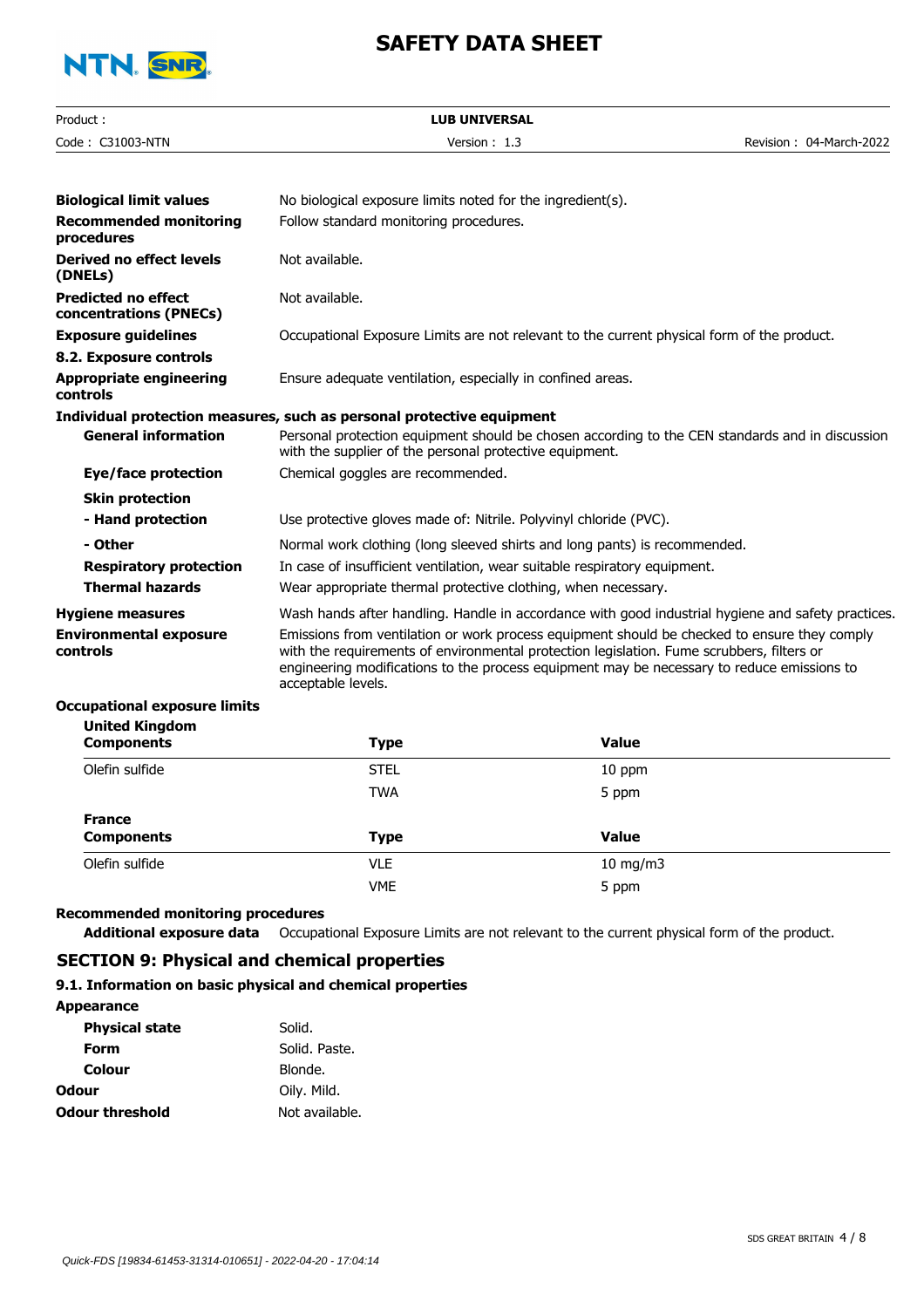

| Product:                                            | <b>LUB UNIVERSAL</b>                                                                                                                   |                         |
|-----------------------------------------------------|----------------------------------------------------------------------------------------------------------------------------------------|-------------------------|
| Code: C31003-NTN                                    | Version: 1.3                                                                                                                           | Revision: 04-March-2022 |
|                                                     |                                                                                                                                        |                         |
| рH                                                  | Not applicable.                                                                                                                        |                         |
| <b>Melting point/freezing point</b>                 | Not available.                                                                                                                         |                         |
| <b>Initial boiling point and</b><br>boiling range   | Not available.                                                                                                                         |                         |
| <b>Flash point</b>                                  | 230.0 °C (446.0 °F) Open cup Base oil                                                                                                  |                         |
| <b>Evaporation rate</b>                             | Not available.                                                                                                                         |                         |
| <b>Flammability (solid, gas)</b>                    | Not available.                                                                                                                         |                         |
| <b>Upper/lower flammability or explosive limits</b> |                                                                                                                                        |                         |
| <b>Explosive limit - lower (</b><br>%)              | Not available.                                                                                                                         |                         |
| <b>Explosive limit – upper</b><br>(%)               | Not available.                                                                                                                         |                         |
| Vapour pressure                                     | Not available.                                                                                                                         |                         |
| <b>Vapour density</b>                               | Not available.                                                                                                                         |                         |
| <b>Relative density</b>                             | $0.89$ g/cm3                                                                                                                           |                         |
| <b>Relative density temperature</b>                 | 20 °C (68 °F)                                                                                                                          |                         |
| Solubility(ies)                                     |                                                                                                                                        |                         |
| <b>Solubility (water)</b>                           | Insoluble.                                                                                                                             |                         |
| <b>Partition coefficient</b><br>(n-octanol/water)   | Not available.                                                                                                                         |                         |
| <b>Auto-ignition temperature</b>                    | Not available.                                                                                                                         |                         |
| <b>Decomposition temperature</b>                    | Not available.                                                                                                                         |                         |
| <b>Viscosity</b>                                    | Not applicable.                                                                                                                        |                         |
| <b>Viscosity temperature</b>                        | 40 °C (104 °F)                                                                                                                         |                         |
| <b>Explosive properties</b>                         | Not available.                                                                                                                         |                         |
| <b>Oxidising properties</b>                         | Not oxidising.                                                                                                                         |                         |
| 9.2. Other information                              |                                                                                                                                        |                         |
| <b>Dropping point</b>                               | 200 °C                                                                                                                                 |                         |
| <b>SECTION 10: Stability and reactivity</b>         |                                                                                                                                        |                         |
| 10.1. Reactivity                                    | The product is stable and non-reactive under normal conditions of use, storage and transport.                                          |                         |
| 10.2. Chemical stability                            | Material is stable under normal conditions.                                                                                            |                         |
| 10.3. Possibility of hazardous<br>reactions         | No dangerous reaction known under conditions of normal use.                                                                            |                         |
| 10.4. Conditions to avoid                           | Avoid temperatures exceeding the decomposition temperature. Contact with incompatible materials.<br>Eliminate all sources of ignition. |                         |
| 10.5. Incompatible materials                        | Strong oxidising agents.                                                                                                               |                         |
| 10.6. Hazardous<br>decomposition products           | Sulphur compounds.                                                                                                                     |                         |
|                                                     |                                                                                                                                        |                         |

# **SECTION 11: Toxicological information**

**11.1. Information on toxicological effects**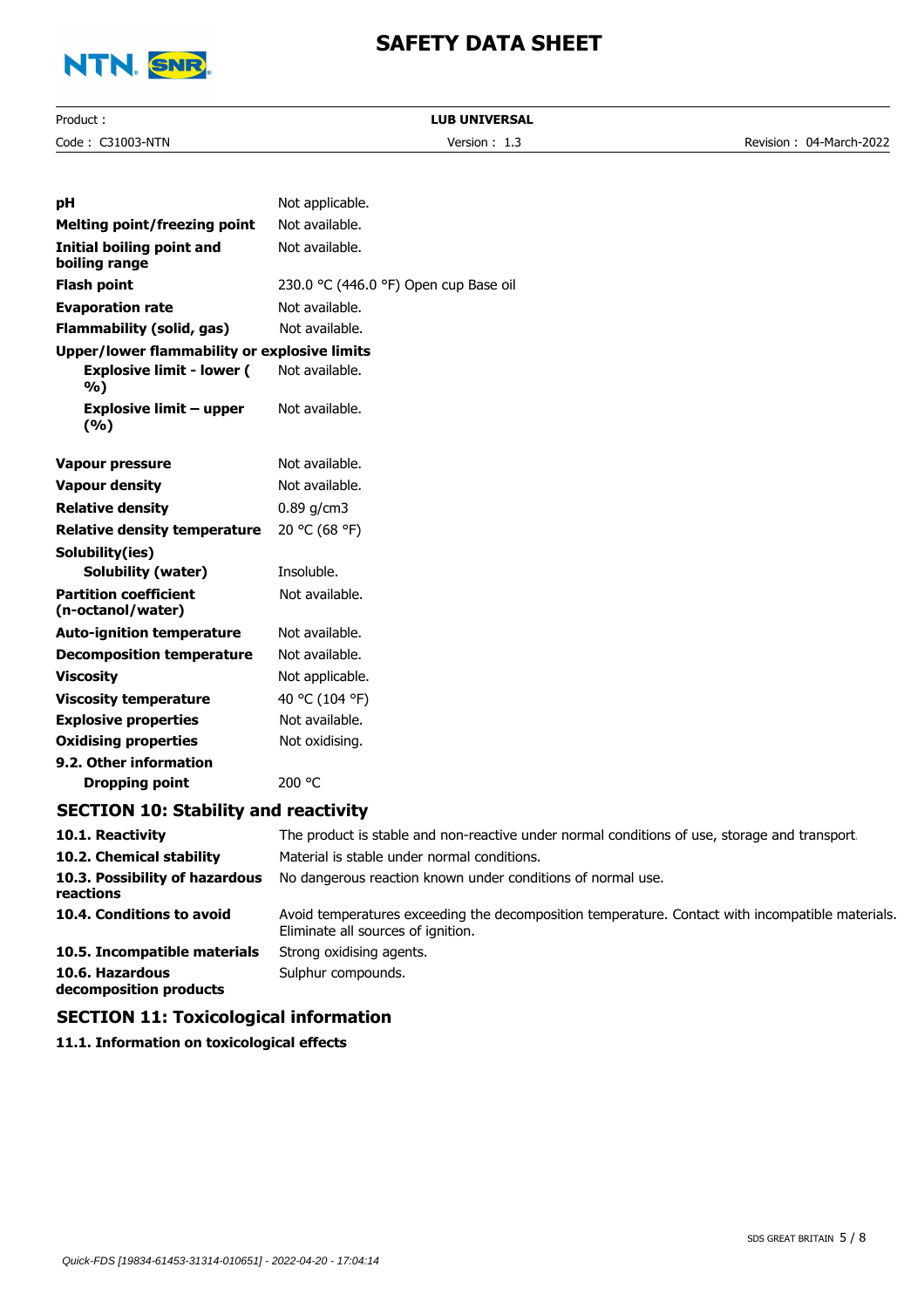

| Product:                                                     | <b>LUB UNIVERSAL</b>                                                                                                                                                                                                                                                |                         |
|--------------------------------------------------------------|---------------------------------------------------------------------------------------------------------------------------------------------------------------------------------------------------------------------------------------------------------------------|-------------------------|
| Code: C31003-NTN                                             | Version: 1.3                                                                                                                                                                                                                                                        | Revision: 04-March-2022 |
|                                                              |                                                                                                                                                                                                                                                                     |                         |
| <b>Acute toxicity</b>                                        | Elevated temperatures or mechanical action may form vapours, mist, or fumes which may be<br>irritating to the eyes, nose, throat, or lungs.<br>Ingestion of large amounts may produce gastrointestinal disturbances including irritation, nausea,<br>and diarrhoea. |                         |
| <b>Skin corrosion/irritation</b>                             | Frequent or prolonged contact may defat and dry the skin, leading to discomfort and dermatitis.                                                                                                                                                                     |                         |
| Serious eye damage/eye<br>irritation                         | Direct contact with eyes may cause temporary irritation.                                                                                                                                                                                                            |                         |
| <b>Respiratory sensitisation</b>                             | Not a respiratory sensitiser.                                                                                                                                                                                                                                       |                         |
| <b>Skin sensitisation</b>                                    | This product is not expected to cause skin sensitisation.                                                                                                                                                                                                           |                         |
| <b>Germ cell mutagenicity</b>                                | No data available to indicate product or any components present at greater than 0.1% are<br>mutagenic or genotoxic.                                                                                                                                                 |                         |
| Carcinogenicity                                              | Not available.                                                                                                                                                                                                                                                      |                         |
| <b>Reproductive toxicity</b>                                 | This product is not expected to cause reproductive or developmental effects.                                                                                                                                                                                        |                         |
| <b>Specific target organ toxicity</b><br>- single exposure   | Not classified.                                                                                                                                                                                                                                                     |                         |
| <b>Specific target organ toxicity</b><br>- repeated exposure | Not classified.                                                                                                                                                                                                                                                     |                         |
| <b>Aspiration hazard</b>                                     | Not an aspiration hazard.                                                                                                                                                                                                                                           |                         |
| <b>Mixture versus substance</b><br><b>information</b>        | No information available.                                                                                                                                                                                                                                           |                         |
| <b>SECTION 12: Ecological information</b>                    |                                                                                                                                                                                                                                                                     |                         |
| 12.1. Toxicity                                               | The product is not classified as environmentally hazardous. However, this does not exclude the<br>possibility that large or frequent spills can have a harmful or damaging effect on the environment.                                                               |                         |
| 12.2. Persistence and<br>degradability                       | No data is available on the degradability of any ingredients in the mixture.                                                                                                                                                                                        |                         |
| 12.3. Bioaccumulative<br>potential                           |                                                                                                                                                                                                                                                                     |                         |
| <b>Bioconcentration factor (BCF)</b>                         | Not available.                                                                                                                                                                                                                                                      |                         |
| 12.4. Mobility in soil                                       | No data available.                                                                                                                                                                                                                                                  |                         |
| <b>Mobility in general</b>                                   | The product is immiscible with water and will spread on the water surface.                                                                                                                                                                                          |                         |
| 12.5. Results of PBT and<br><b>vPvB</b> assessment           | This mixture does not contain substances assessed to be vPvB / PBT according to Regulation (EC)<br>No 1907/2006, Annex XIII.                                                                                                                                        |                         |
| 12.6. Other adverse effects                                  | No other adverse environmental effects (e.g. ozone depletion, photochemical ozone creation                                                                                                                                                                          |                         |

## **SECTION 13: Disposal considerations**

## **13.1. Waste treatment methods**

| <b>Residual waste</b>  | Dispose of in accordance with local regulations. Empty containers or liners may retain some product<br>residues. This material and its container must be disposed of in a safe manner (see: Disposal<br>instructions). |
|------------------------|------------------------------------------------------------------------------------------------------------------------------------------------------------------------------------------------------------------------|
| Contaminated packaging | Since emptied containers may retain product residue, follow label warnings even after container is<br>emptied. Empty containers should be taken to an approved waste handling site for recycling or<br>disposal.       |
| EU waste code          | Unused product: 16 03 06<br>Waste codes should be assigned by the user based on the application for which the product was<br>used.                                                                                     |

potential, endocrine disruption, global warming potential) are expected from this component.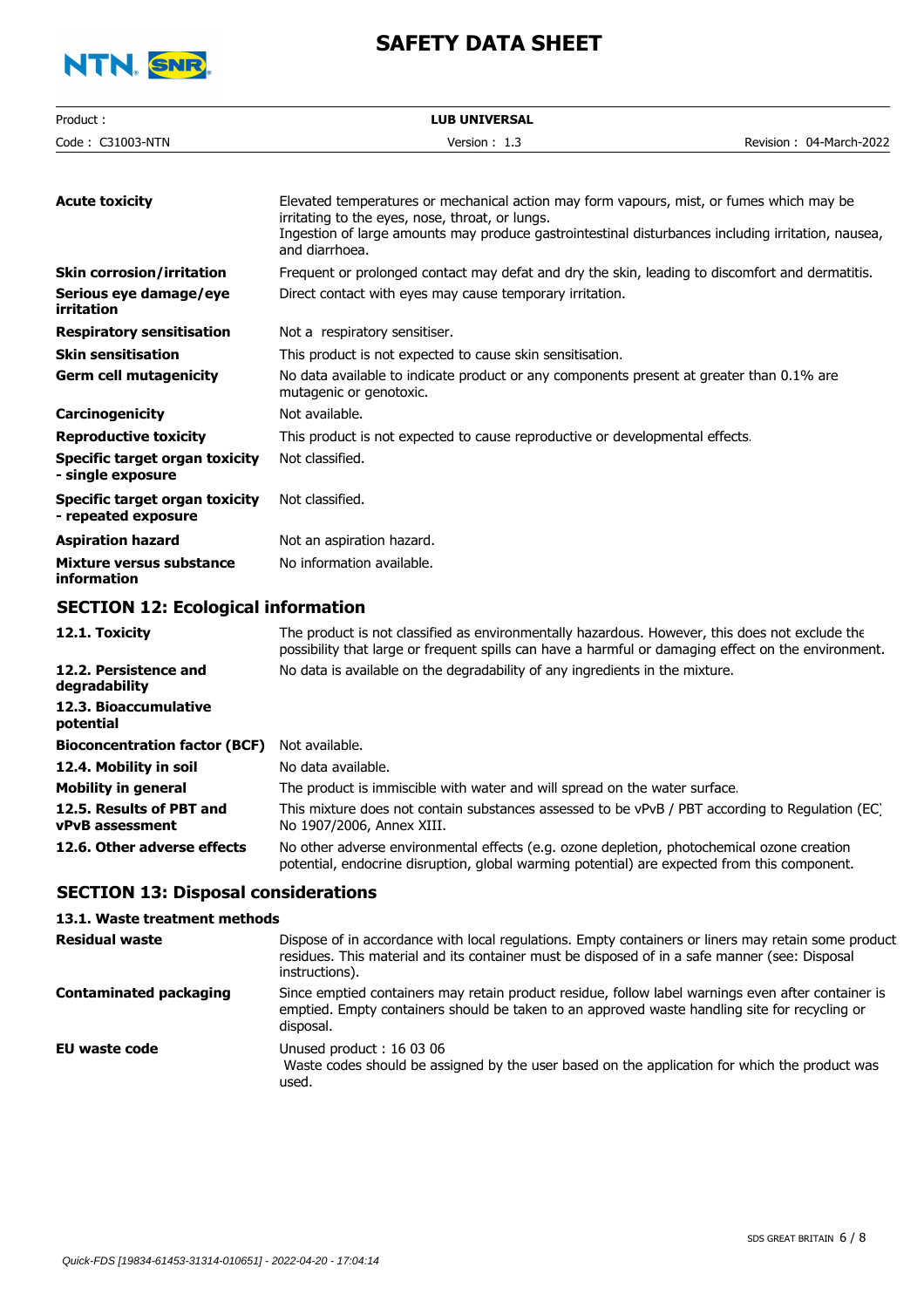

| Product:         | <b>LUB UNIVERSAL</b> |                         |
|------------------|----------------------|-------------------------|
| Code: C31003-NTN | Version $: 1.3$      | Revision: 04-March-2022 |

| <b>Disposal</b><br>methods/information   | Collect and reclaim or dispose in sealed containers at licensed waste disposal site. Do not discharge<br>into drains, water courses or onto the ground. |  |
|------------------------------------------|---------------------------------------------------------------------------------------------------------------------------------------------------------|--|
| <b>Special precautions</b>               | Dispose in accordance with all applicable regulations.                                                                                                  |  |
| <b>SECTION 14: Transport information</b> |                                                                                                                                                         |  |
| <b>ADR</b>                               |                                                                                                                                                         |  |

14.1. - 14.6.: Not regulated as dangerous goods.

**RID**

14.1. - 14.6.: Not regulated as dangerous goods.

**ADN**

14.1. - 14.6.: Not regulated as dangerous goods.

**IATA**

14.1. - 14.6.: Not regulated as dangerous goods.

**IMDG**

14.1. - 14.6.: Not regulated as dangerous goods.

**14.7. Transport in bulk** Not applicable. **according to Annex II of MARPOL 73/78 and the IBC Code**

## **SECTION 15: Regulatory information**

**15.1. Safety, health and environmental regulations/legislation specific for the substance or mixture**

#### **Retained direct EU regulations**

**Regulation (EC) No. 1005/2009 on substances that deplete the ozone layer, Annex I and II, as amended** Not listed. **Regulation (EU) 2019/1021 On persistent organic pollutants (recast), as amended** Not listed. **Regulation (EU) No. 649/2012 concerning the export and import of dangerous chemicals, Annex I, Part 1 as amended** Not listed. **Regulation (EU) No. 649/2012 concerning the export and import of dangerous chemicals, Annex I, Part 2 as amended** Not listed. **Regulation (EU) No. 649/2012 concerning the export and import of dangerous chemicals, Annex I, Part 3 as amended** Not listed. **Regulation (EU) No. 649/2012 concerning the export and import of dangerous chemicals, Annex V as amended**

Not listed.

**Regulation (EC) No. 166/2006 Annex II Pollutant Release and Transfer Registry, as amended** Not listed.

**Regulation (EC) No. 1907/2006, REACH Article 59(10) Candidate List as currently published by ECHA** Not listed.

### **Authorisations**

**Regulation (EC) No. 1907/2006, REACH Annex XIV Substances subject to authorization, as amended** Not listed.

**Restrictions on use**